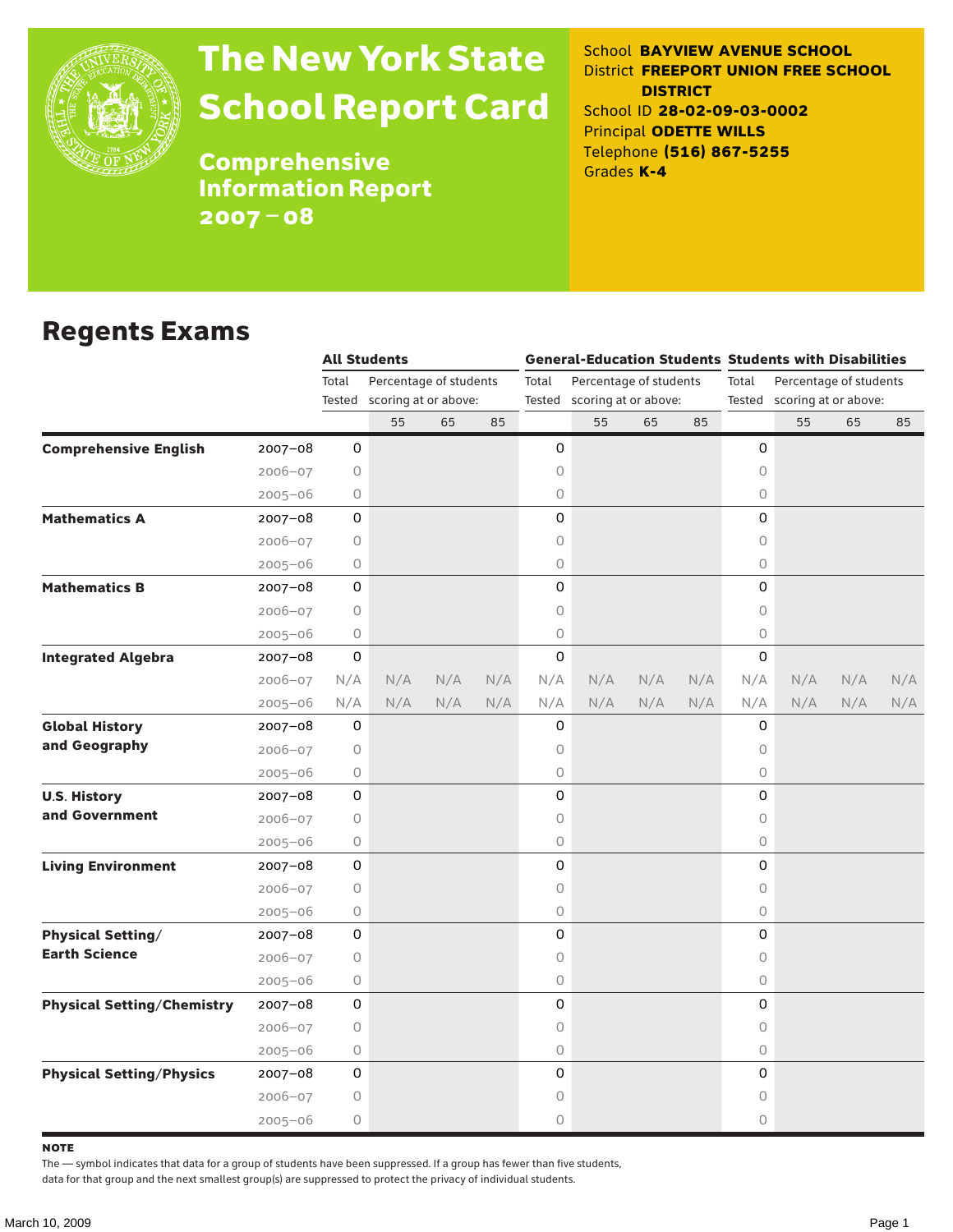School ID **28-02-09-03-0002**

### New York State English as a Second Language Achievement Test (NYSESLAT)

|                                                    |             | <b>All Students</b> |                                   |                     |     |                                   | <b>General-Education Students</b> |     |                     |                             |       | <b>Students with Disabilities</b>    |       |                     |     |       |  |
|----------------------------------------------------|-------------|---------------------|-----------------------------------|---------------------|-----|-----------------------------------|-----------------------------------|-----|---------------------|-----------------------------|-------|--------------------------------------|-------|---------------------|-----|-------|--|
|                                                    |             | Total               | Percent of students scoring       |                     |     |                                   | Total                             |     |                     | Percent of students scoring |       | Total<br>Percent of students scoring |       |                     |     |       |  |
|                                                    |             |                     | Tested in each performance level: |                     |     | Tested in each performance level: |                                   |     |                     |                             |       | Tested in each performance level:    |       |                     |     |       |  |
|                                                    |             |                     |                                   | Begin. Interm. Adv. |     | Prof.                             |                                   |     | Begin. Interm. Adv. |                             | Prof. |                                      |       | Begin. Interm. Adv. |     | Prof. |  |
| <b>Listening</b><br>and Speaking<br>$(Grades K-1)$ | $2007 - 08$ | 54                  | 0%                                | 4%                  | 30% | 67%                               | 45                                | 0%  | 2%                  | 27%                         | 71%   | 9                                    | 0%    | 11%                 | 44% | 44%   |  |
|                                                    | 2006-07     | 65                  | 2%                                | 6%                  | 29% | 63%                               | 64                                |     |                     |                             |       | 1                                    |       |                     |     |       |  |
|                                                    | $2005 - 06$ | 43                  | $0\%$                             | 5%                  | 42% | 53%                               | 41                                |     |                     |                             |       | 2                                    |       |                     |     |       |  |
| <b>Reading</b>                                     | $2007 - 08$ | 54                  | 6%                                | 19%                 | 26% | 50%                               | 45                                | 4%  | 18%                 | 27%                         | 51%   | 9                                    | 11%   | 22%                 | 22% | 44%   |  |
| and Writing                                        | $2006 - 07$ | 65                  | 12%                               | 38%                 | 28% | 22%                               | 64                                |     |                     |                             |       | 1                                    |       |                     |     |       |  |
| $(Grades K-1)$                                     | $2005 - 06$ | 43                  | 7%                                | 16%                 | 51% | 26%                               | 41                                |     |                     |                             |       | 2                                    |       |                     |     |       |  |
| Listening                                          | 2007-08     | 59                  | 0%                                | 8%                  | 15% | 76%                               | 44                                | 0%  | 11%                 | 18%                         | 70%   | 15                                   | 0%    | 0%                  | 7%  | 93%   |  |
| and Speaking                                       | $2006 - 07$ | 83                  | 2%                                | 5%                  | 31% | 61%                               | 66                                | 3%  | 6%                  | 26%                         | 65%   | 17                                   | $0\%$ | 0%                  | 53% | 47%   |  |
| (Grades $2-4$ )                                    | $2005 - 06$ | 91                  | 8%                                | 3%                  | 36% | 53%                               | 75                                | 9%  | 4%                  | 32%                         | 55%   | 16                                   | $0\%$ | 0%                  | 56% | 44%   |  |
| <b>Reading</b>                                     | $2007 - 08$ | 59                  | 7%                                | 24%                 | 36% | 34%                               | 44                                | 9%  | 25%                 | 34%                         | 32%   | 15                                   | 0%    | 20%                 | 40% | 40%   |  |
| and Writing<br>$(Grades 2-4)$                      | $2006 - 07$ | 83                  | 4%                                | 23%                 | 31% | 42%                               | 66                                | 3%  | 20%                 | 26%                         | 52%   | 17                                   | 6%    | 35%                 | 53% | 6%    |  |
|                                                    | $2005 - 06$ | 91                  | 11%                               | 30%                 | 33% | 26%                               | 75                                | 11% | 27%                 | 33%                         | 29%   | 16                                   | 13%   | 44%                 | 31% | 13%   |  |
| <b>Listening</b><br>and Speaking<br>$(Grades 5-6)$ | $2007 - 08$ | 0                   |                                   |                     |     |                                   | 0                                 |     |                     |                             |       | 0                                    |       |                     |     |       |  |
|                                                    | $2006 - 07$ | 0                   |                                   |                     |     |                                   | 0                                 |     |                     |                             |       | 0                                    |       |                     |     |       |  |
|                                                    | $2005 - 06$ | $\circ$             |                                   |                     |     |                                   | 0                                 |     |                     |                             |       | 0                                    |       |                     |     |       |  |
| Reading                                            | $2007 - 08$ | 0                   |                                   |                     |     |                                   | 0                                 |     |                     |                             |       | 0                                    |       |                     |     |       |  |
| and Writing                                        | $2006 - 07$ | 0                   |                                   |                     |     |                                   | 0                                 |     |                     |                             |       | 0                                    |       |                     |     |       |  |
| $(Grades 5-6)$                                     | $2005 - 06$ | 0                   |                                   |                     |     |                                   | 0                                 |     |                     |                             |       | 0                                    |       |                     |     |       |  |
| Listening<br>and Speaking<br>$(Grades 7-8)$        | $2007 - 08$ | 0                   |                                   |                     |     |                                   | 0                                 |     |                     |                             |       | 0                                    |       |                     |     |       |  |
|                                                    | $2006 - 07$ | 0                   |                                   |                     |     |                                   | 0                                 |     |                     |                             |       | 0                                    |       |                     |     |       |  |
|                                                    | $2005 - 06$ | 0                   |                                   |                     |     |                                   | 0                                 |     |                     |                             |       | 0                                    |       |                     |     |       |  |
| <b>Reading</b><br>and Writing<br>$(Grades 7-8)$    | $2007 - 08$ | 0                   |                                   |                     |     |                                   | 0                                 |     |                     |                             |       | 0                                    |       |                     |     |       |  |
|                                                    | $2006 - 07$ | $\circ$             |                                   |                     |     |                                   | 0                                 |     |                     |                             |       | 0                                    |       |                     |     |       |  |
|                                                    | $2005 - 06$ | $\circ$             |                                   |                     |     |                                   | 0                                 |     |                     |                             |       | 0                                    |       |                     |     |       |  |
| Listening<br>and Speaking                          | 2007-08     | 0                   |                                   |                     |     |                                   | 0                                 |     |                     |                             |       | 0                                    |       |                     |     |       |  |
|                                                    | $2006 - 07$ | 0                   |                                   |                     |     |                                   | 0                                 |     |                     |                             |       | 0                                    |       |                     |     |       |  |
| $(Grades g-12)$                                    | $2005 - 06$ | 0                   |                                   |                     |     |                                   | 0                                 |     |                     |                             |       | 0                                    |       |                     |     |       |  |
| <b>Reading</b>                                     | $2007 - 08$ | 0                   |                                   |                     |     |                                   | 0                                 |     |                     |                             |       | 0                                    |       |                     |     |       |  |
| and Writing                                        | $2006 - 07$ | 0                   |                                   |                     |     |                                   | 0                                 |     |                     |                             |       | 0                                    |       |                     |     |       |  |
| $(Grades g-12)$                                    | $2005 - 06$ | 0                   |                                   |                     |     |                                   | 0                                 |     |                     |                             |       | 0                                    |       |                     |     |       |  |

#### **NOTE**

The — symbol indicates that data for a group of students have been suppressed. If a group has fewer than five students,

data for that group and the next smallest group(s) are suppressed to protect the privacy of individual students.